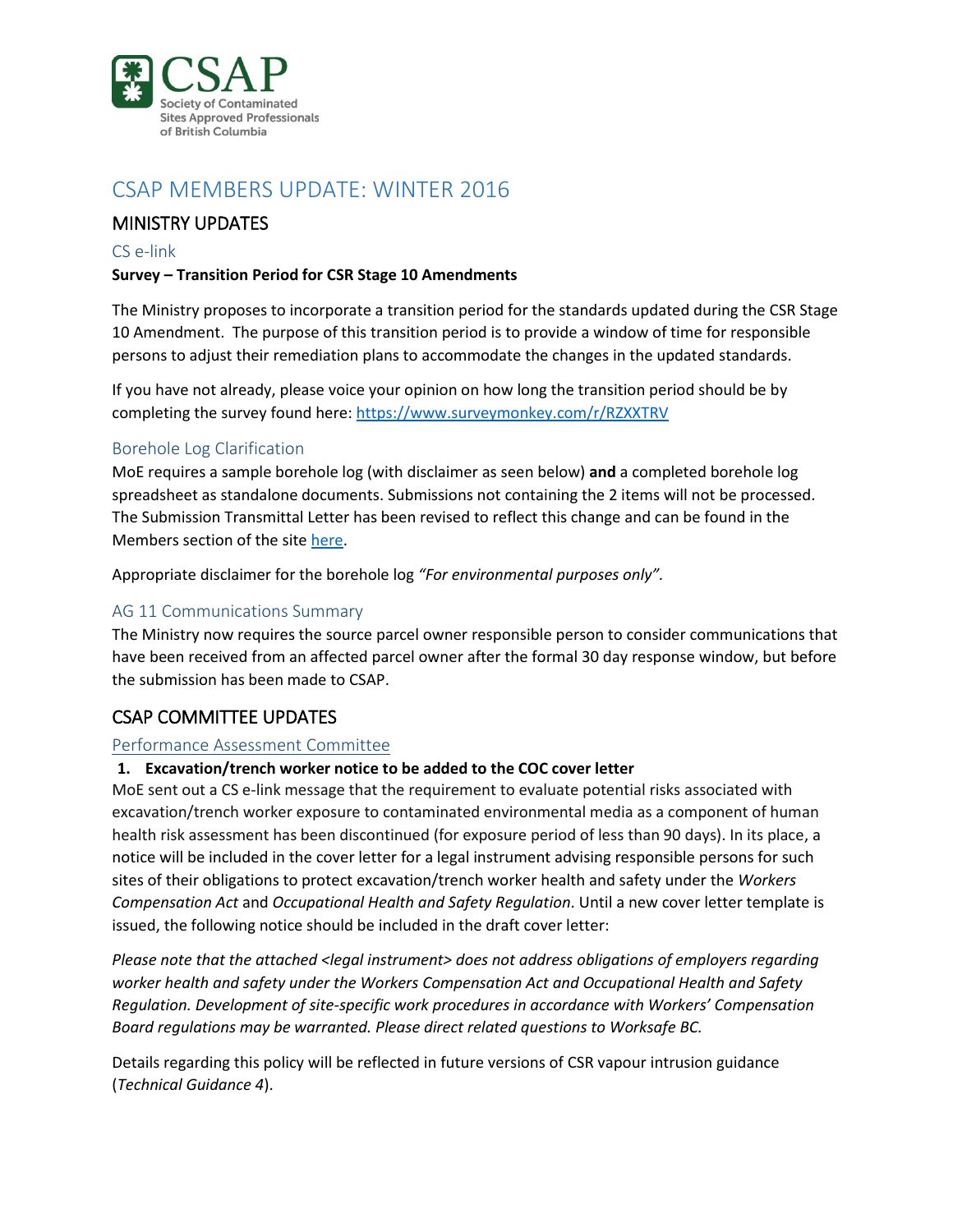

## **2. Electronic copies of Lab Reports**

In light of the size and amount of paper used to generate these lab reports, MoE has agreed that the lab report can be submitted in electronic format on CD for CSR applications.

## **3. Site Risk Classification Reports**

As Detailed Screeners have identified that Site Risk Classification reports are erroneously being submitted with negative Determinations, we would like to remind AP's that Site Risk Classification reports are **not** required for negative Determinations.

Reference: PROTOCOL 12 FOR CONTAMINATED SITES Site Risk Classification, Reclassification and Reporting Version 2.0 section *"5.3.4 Application for a Determination that a site is not contaminated exemption. A person who submits an application for a Determination of Contaminated Site that the site is not contaminated is not required to submit the site risk classification information specified in Table 2."*

## **4. Site Registry now available on iMap BC**

The Site Registry listings are now available through iMap BC at the following link:

## <http://maps.gov.bc.ca/ess/hm/imap4m/>

To search the Site Registry:

- 1. Click Tool button (top right corner of map)
- 2. Click Data Sources
- 3. Click Add Layers
- 4. Expand 'Waste' and Click the Environmental Remediation Sites box
- 5. You can also have boreholes shown for recent sites
- 6. You can then click on each red dot to find the address and Site ID and a few other details.

## Technical Review Committee

#### **1. Request for Special Projects**

Each year CSAP allocates a portion of its revenue to fund special projects designed to support the members and the MoE in advancing the Contaminated Sites Profession. CSAP determines which projects will receive funding by soliciting suggestions from members, then reviewing these internally and with the MoE.

Please let us know if you have a specific interest in any of the topics listed below or if you have another suggestion that we missed.

This past year we have seen several collaborative projects involving AP's from multiple companies. In this next year we would like to expand on the success of this collaborative approach by including more APs from more companies.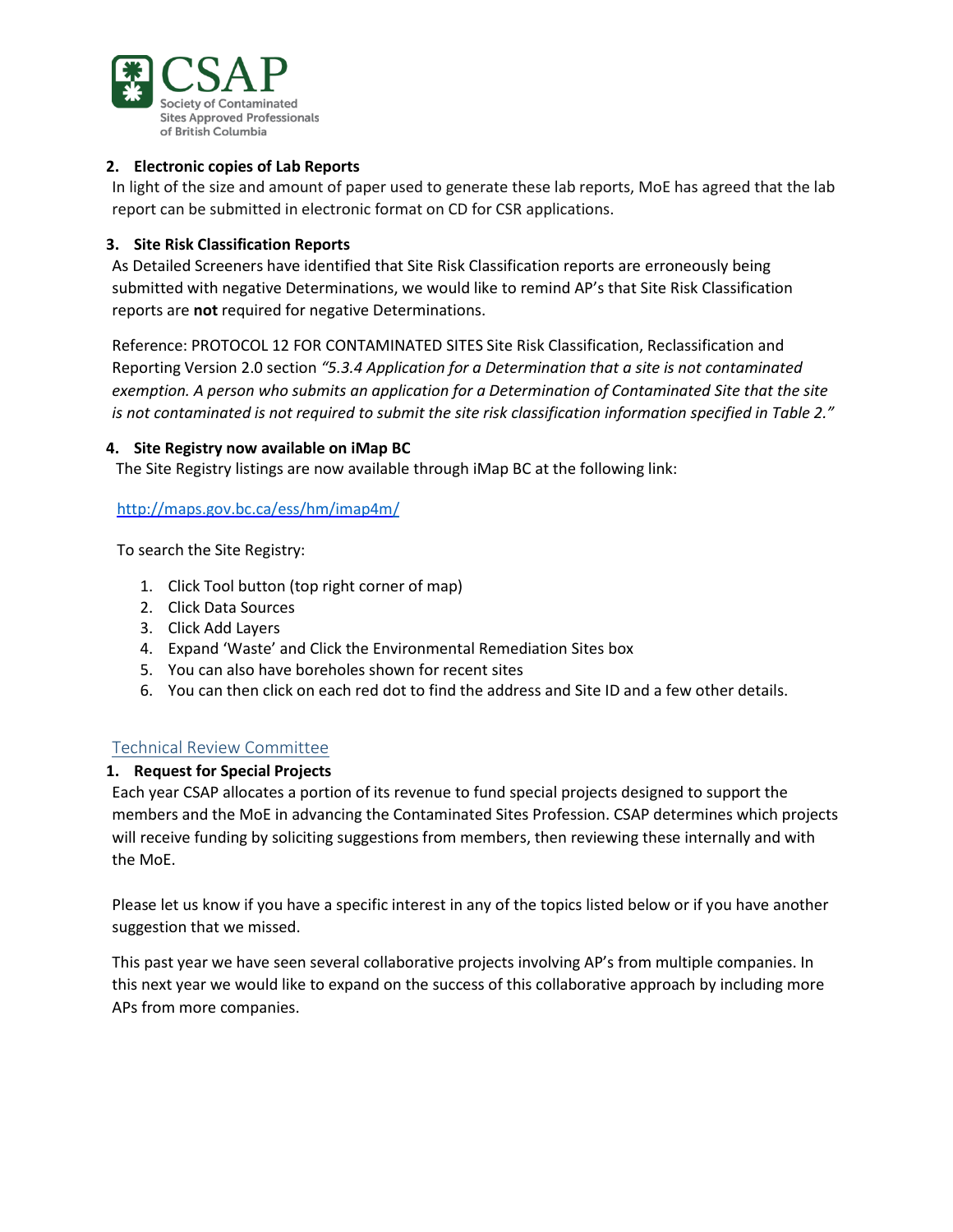

The following projects are scheduled for review next year:

- **New CSR Standards Review** comparing all data within a company's in-house database to the old standards and new standards to see the impact of the new standards. This will hopefully identify any issues before the new standards go live.
- **Applicable standards for Peat in Soil** how should we analyze for it?
- **Bedrock Investigations Guidance** guidance for how to investigate groundwater in bedrock.
- **Mapping of Exempt areas** bringing all the MoE maps together in one area. (False Creek fill areas etc.)

## **2. POD Question on Revised TDS for Drinking Water**

A recent CSAP POD question was sent out on whether the TDS exemption for drinking water of 4,000 mg/L should be lowered. Based on the responses to the POD question CSAP requested that the MoE reduce the exemption value to the 500 to 1,000 mg/L range.

The MoE responded to the request in their Protocol 21, water use determination response to comments. The request to lower the TDS exemption was denied based on 4,000 mg/L being a commonly available water treatment technology limit. The MOE did state that there are exemptions built into Protocol 21 for filled marine and estuarine foreshore areas and sites within 500 m of the marine and estuarine foreshore with naturally elevated chloride and sodium. The full Protocol 21 response is located here:

[http://www2.gov.bc.ca/assets/gov/environment/air-land-water/site-remediation/docs/requests-for](http://www2.gov.bc.ca/assets/gov/environment/air-land-water/site-remediation/docs/requests-for-comments/protocol21-comments-summary-responses.pdf)[comments/protocol21-comments-summary-responses.pdf](http://www2.gov.bc.ca/assets/gov/environment/air-land-water/site-remediation/docs/requests-for-comments/protocol21-comments-summary-responses.pdf)

#### Membership Committee

#### **Request for Examination Development Volunteers**

The Membership Committee invites interested AP's to put their name forward to volunteer as part of the examination process. The exam development panel will be selected based on experience and a range of locations and company affiliations.

**Exam Developer:** The time commitment is as follows:

- Write 5 exam questions before June 26, 2016. This is a firm deadline, no extensions will be made. [5 billable hours]
- Attend a 3 hour writing webinar on April 19 (Numerical); April 20 (Regulatory), and; April 21 (Risk). [3 billable hours]
- Peer review of questions.
- Attend a 1.5 day exam development workshop on September: 8 & 9 (Numerical); 12 & 13 (Regulatory), and; 14& 15 (Risk) [12 billable hours].
- Participate in one possible follow-up conference call with exam consultants after exam development workshops.

**Experience Reviewers:** the time commitment is approximately 2–4 hours per review. Experience reviewers are paired to review each candidate's experience presentation [maximum 4 billable hours per review]

Please indicate which position you are interested in by emailing Nelly at [npomareda@csapsociety.bc.ca.](mailto:npomareda@csapsociety.bc.ca)